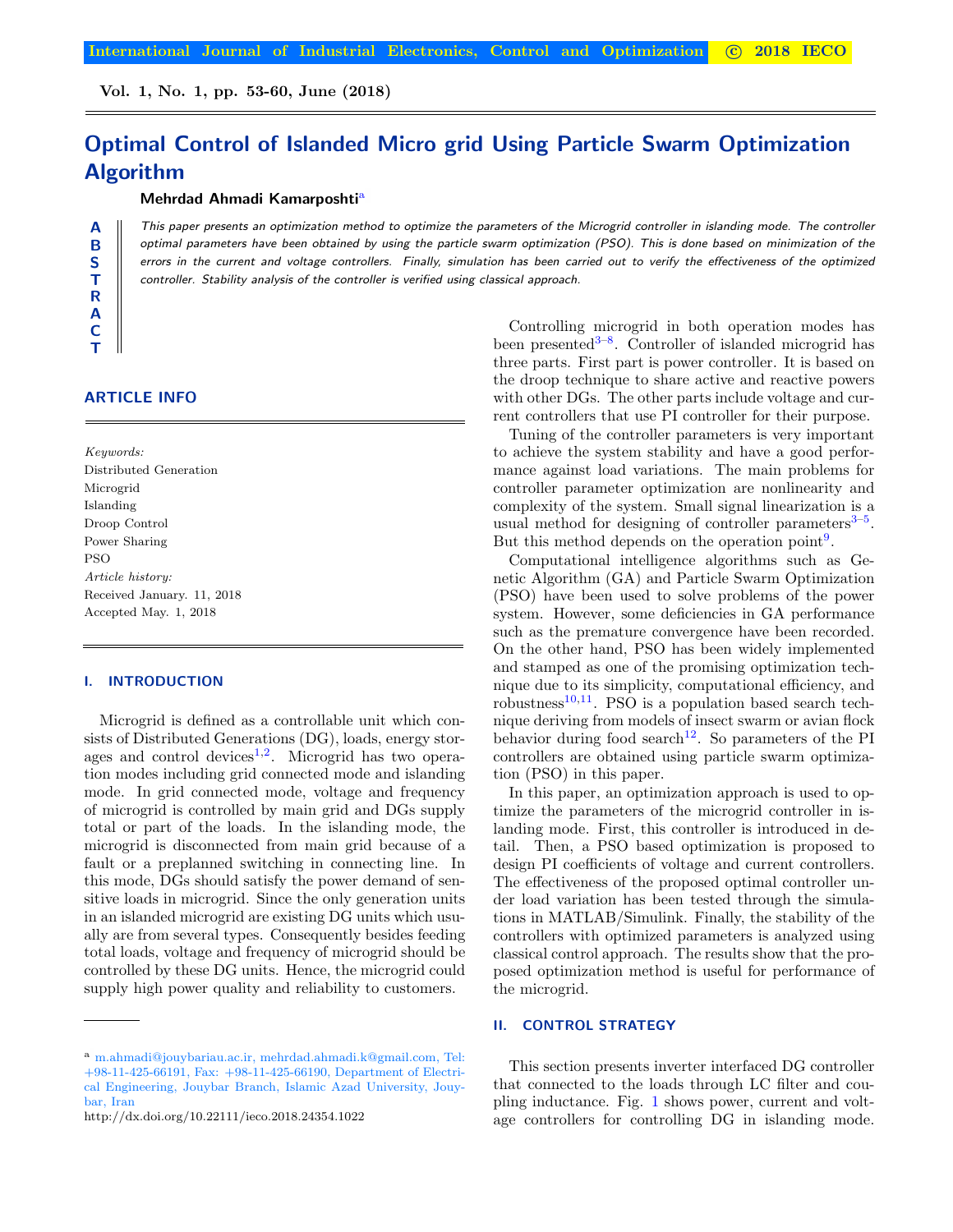

<span id="page-1-0"></span>FIG. 1. DG controller in islanding mode.

Active and reactive powers of DG are calculated using the measured output voltage and current. Power controller determines DGs output voltage (magnitude and frequency) for active and reactive powers based on the droop characteristics. Then, the voltage and current controllers are designed to reject high-frequency distur-bances and provide sufficient damping for the LC filter<sup>[13](#page-7-5)</sup>.

## A. Power Controller

The basic idea behind the droop control is to mimic the governor of synchronous generator. In a conventional power system, synchronous generators will share any increase in the load by decreasing the frequency according to their governor droop characteristic. This principle is implemented in inverters by decreasing the reference frequency when there is an increase in the load. Similarly, reactive power is shared by introducing a droop characteristic in the voltage magnitude<sup>[13](#page-7-5)</sup>. In islanding operation, droop method can be used to share loads and controlling voltage and frequency in special range.

Two coefficients control the change slope of frequency and voltage against active and reactive power.

$$
W = W_n - mP \tag{1}
$$

$$
V = V_n - nQ \tag{2}
$$

where  $W_n$ ,  $V_n$ ,  $m$ ,  $n$ ,  $P$ ,  $Q$  are rated frequency, rated voltage, active power droop coefficient, reactive power droop coefficients, output active power and output reactive power and rated active power of DG, respectively.

Droop coefficients are defined below:

$$
m = \frac{\Delta w}{P_{\text{max}}} \tag{3}
$$



<span id="page-1-1"></span>FIG. 2. Power controller.

$$
n = \frac{\Delta V}{Q_{\text{max}}} \tag{4}
$$

where  $\Delta W$  and  $\Delta V$  are maximum allowable deviation of frequency and voltages. Also  $P_{max}$  and  $Q_{max}$  are maximum output active and reactive powers of DG. Fig. [2](#page-1-1) shows the power control in details. First the instantaneous output active and reactive powers the DG are calculated using measuring output current and voltage. Following equations show this calculation.

$$
P = \frac{3}{2}(V_{od}I_{od} + V_{og}I_{og})
$$
\n(5)

$$
Q = \frac{3}{2}(V_{od}I_{og} + V_{og}I_{od})
$$
\n(6)

These calculated instantaneous powers are passed through a low pass filter to remove the fluctuations. Cut of frequency of this filter  $(w_c)$  is assumed to be 10% of nominal frequency.

The outputs of droop control are voltage magnitude and angular frequency which define the reference angle of the voltage using an integrator. The control strategy is chosen such that the output voltage magnitude reference is aligned to the d-axis of the inverter reference frame, and the  $q$ -axis reference is set to zero<sup>[14](#page-7-6)</sup>.

#### B. Voltage Controller

By using Kirchhoff law in Fig. [1,](#page-1-0) following equations are yields.

$$
i_{abc} = i_C + i_{oabc} \tag{7}
$$

$$
i_C = C_f \left(\frac{dv_o}{dt}\right) \tag{8}
$$

Applying parks transformation to above equation:

$$
i_d = i_{Cd} + i_{od} \tag{9}
$$

$$
i_q = i_{Cq} + i_{oq} \tag{10}
$$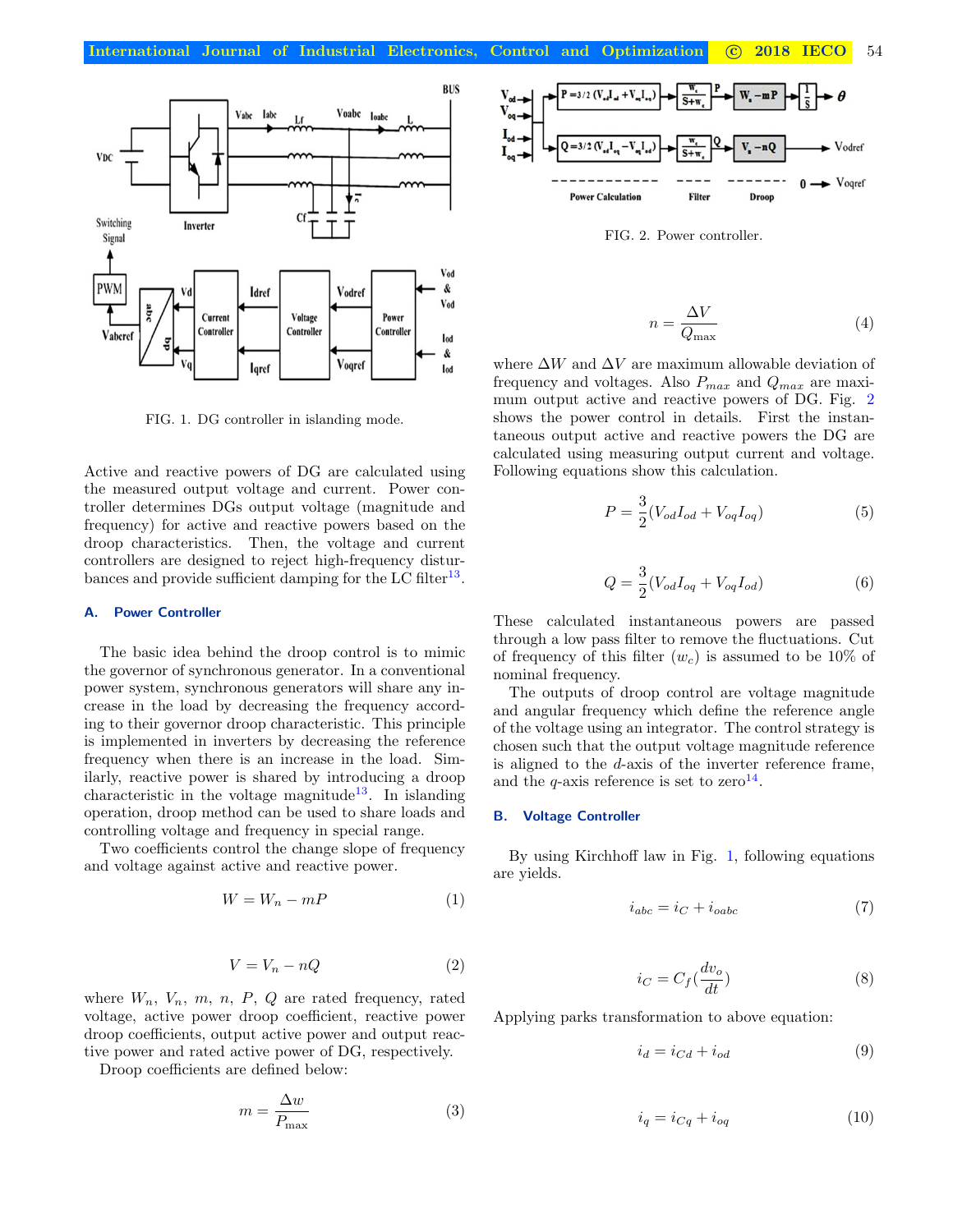

<span id="page-2-0"></span>FIG. 3. Voltage controller.



<span id="page-2-1"></span>FIG. 4. Current controller.

$$
i_{cd} = C_f \left(\frac{dv_{od}}{dt}\right) - wC_f V_{og} \tag{11}
$$

$$
i_{cq} = C_f \left(\frac{dv_{oq}}{dt}\right) - wC_f V_{od} \tag{12}
$$

To provide close voltage regulation, output voltage controller is adopted.

Fig. [3](#page-2-0) shows the voltage controller. The controller employs PI regulator to generate the reference current. The dynamic of voltage controller can be given by

$$
I_{dref} = (K_{PV} + \frac{K_{IV}}{S})(V_{odref} - V_{od}) - wC_f V_{oq} + Iod
$$
 (13)

$$
I_{qref} = (K_{PV} + \frac{K_{IV}}{S})(V_{oqref} - V_{oq}) - wC_f V_{od} + I oq
$$
 (14)

where  $K_{PV}$  and  $K_{IV}$  are the proportional and integral gains of PI controller, respectively.  $C_f$  is the filter capacitance.

# C. Current Controller

By using Kirchhoff law in Fig. [1](#page-1-0)

$$
V_{abc} = V_{oabc} + L_f(\frac{di_{abc}}{dt})
$$
\n(15)

Applying parks transformation

$$
V_d = V_{od} + L_f \left(\frac{di_d}{dt}\right) - w L_f i_q \tag{16}
$$

$$
V_q = V_{oq} + L_f \left(\frac{di_q}{dt}\right) - wL_f i_d \tag{17}
$$

After controlling voltage and defining the current reference, the current controller will follow its reference. The current controller employ PI regulator for current regulation.

Dynamic of the current controller can be given by

$$
V_d = (K_{PI} + \frac{K_{II}}{S}(I_{dref} - I_d) - wL_f I_q + V_{od} \qquad (18)
$$

$$
V_q = (K_{PI} + \frac{K_{II}}{S}(I_{qref} - I_q) - wL_f I_d + V_{oq} \qquad (19)
$$

where  $K_{PI}$ ,  $K_{II}$  are the proportional and integral gains and  $L_f$  is filter inductance. Fig. [4](#page-2-1) shows the current controller.

#### III. OPTIMIZATION ALGORITHM

## A. Particle Swarm Optimization Theory

Particle swarm optimization (PSO) is a population-based stochastic optimization method<sup>[12](#page-7-4)</sup>. It is a population-based search algorithm where each individual is referred to as a particle and represents a candidate solution. Each particle in the PSO flies through the search space with an adaptable velocity that is dynamically modified according to its own flying experience and that of the other particles. In PSO, each particle strives to improve itself by imitating the traits of its successful peers. Each particle has a memory and capability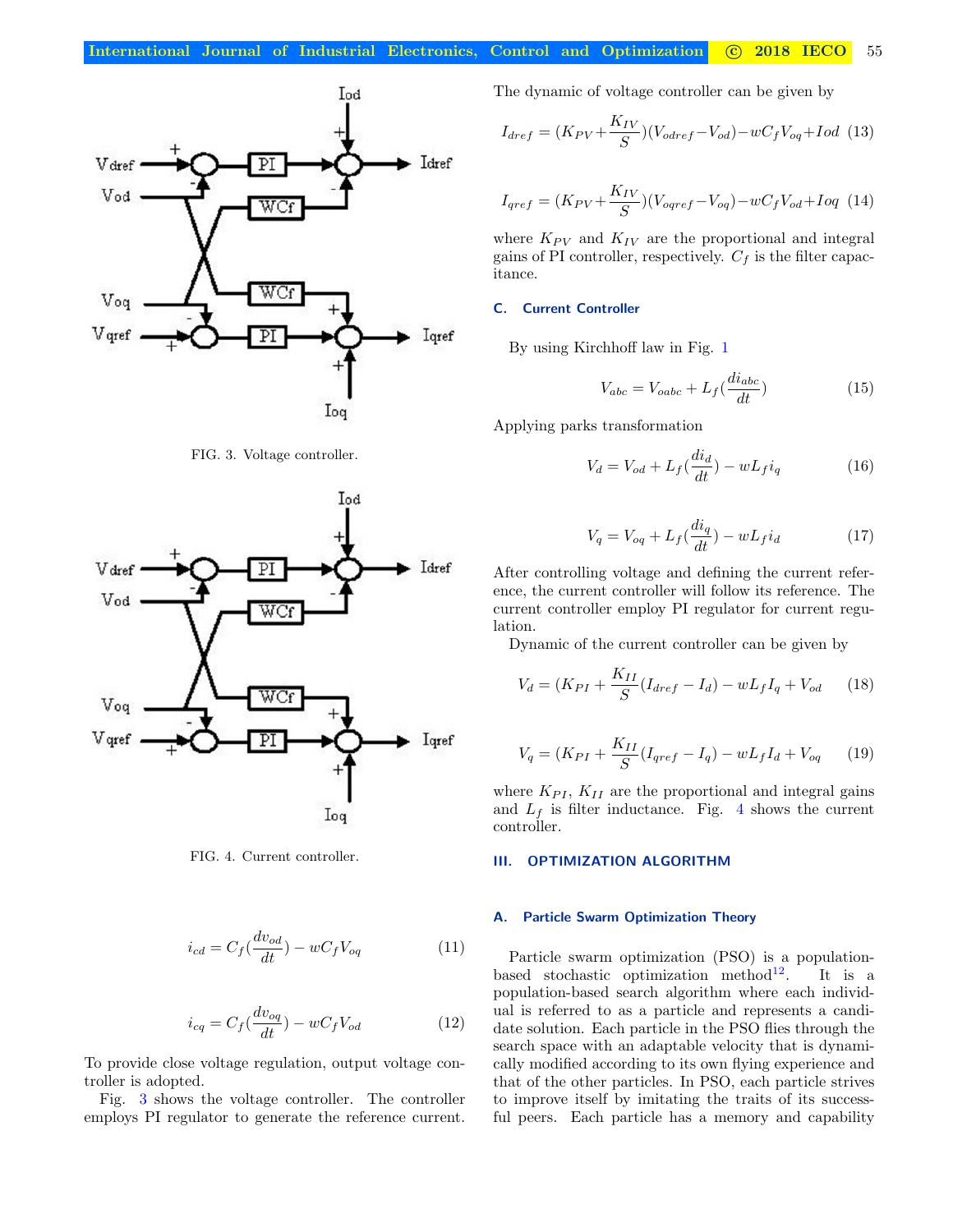

<span id="page-3-0"></span>FIG. 5. Optimization of current and voltage controllers.

of remembering the best position in the search space it  $visted$ <sup>[15](#page-7-7)</sup>.

#### B. Control Objective

For enhancement of microgrid performance, coefficients of PI in voltage and current controllers must be optimized. The designing procedure is presented as follows.

Objective Function: In islanding mode, the optimization parameters are  $K_{PV}$ ,  $K_{IV}$ ,  $K_{PI}$  and  $K_{II}$ . In this mode, the goal of optimization is to minimize the error of the voltage and current, as presented in Fig. [5.](#page-3-0)

Limitation of Problem: In islanding mode of operation, the problem limits are:

<span id="page-3-1"></span>
$$
K_{PV}^{min} < K_{PV} \tag{20}
$$

$$
K_{IV}^{min} < K_{IV} \tag{21}
$$

$$
K_{PV}^{min} < K_{PV} \tag{22}
$$

$$
K_{PI}^{min} < K_{PI} \tag{23}
$$

<span id="page-3-2"></span> $K_{PV}$  and  $K_{IV}$  are the voltage controller proportional and integral gains, respectively. Also  $K_{PV}$  and  $K_{PI}$  are proportional coefficients of voltage and current controllers, respectively.

In this paper, minimum limits of all coefficients are set to zero. According to above, the optimization problem can be formulated as:

$$
Min(Error) \tag{24}
$$

Subject to limits as given in  $(20)-(23)$  $(20)-(23)$  $(20)-(23)$ .



<span id="page-3-3"></span>FIG. 6. Flowchart of the optimization scheme.

<span id="page-3-4"></span>TABLE I. PSO parameters

| Swarm Size                        | 20              |
|-----------------------------------|-----------------|
| Number of Generation or Iteration | 300             |
| Acceleration Constant             | $C_1 = C_2 = 2$ |
| $W_{start}$                       | 0.95            |
| $W_{end}$                         | 04              |

## C. Implementation of PSO based Optimization

Fig. [6](#page-3-3) shows the flow chart of the PSO-based optimization scheme that proposed in this paper. This was executed using codes in MATLAB software.

Parameters of PSO are presented in Table [I.](#page-3-4) For best performance of optimization, these parameters should be selected carefully.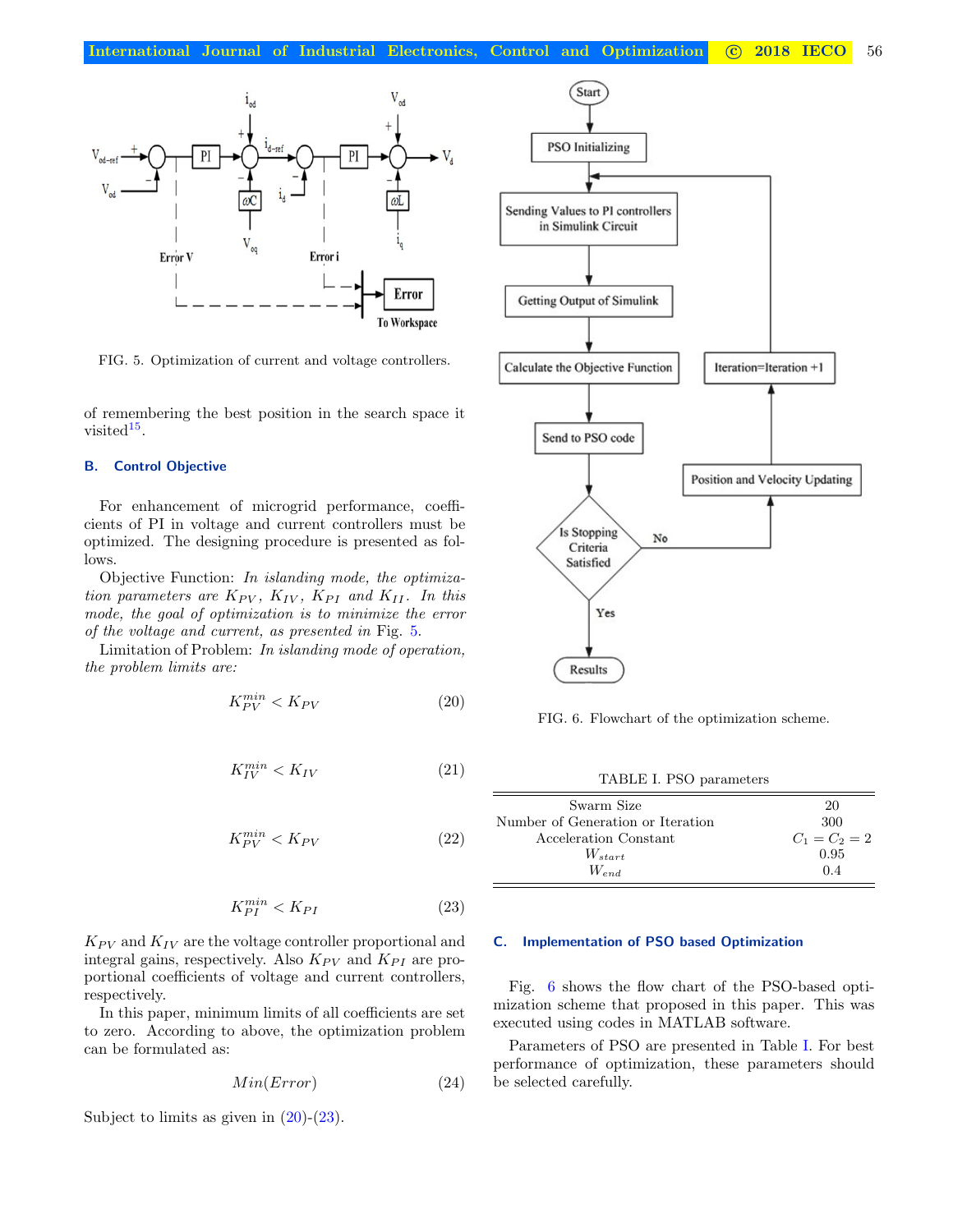<span id="page-4-1"></span>

| TABLE II. System parameters |                              |                |  |  |  |
|-----------------------------|------------------------------|----------------|--|--|--|
| Parameters                  |                              | Values         |  |  |  |
|                             | DC-link Voltage              | 580 V          |  |  |  |
|                             | Inverter filter inductance   | $1 \, mH$      |  |  |  |
| $DG_1 \& DG_2$              | Inverter filter capacitance  | $50 \mu F$     |  |  |  |
|                             | Inverter switching frequency | 8KHz           |  |  |  |
|                             | $S_{rate}$                   | 10 KVA         |  |  |  |
|                             | М                            | $6.25e-5$      |  |  |  |
| Controller                  | N                            | $1.83e - 3$    |  |  |  |
|                             | $W_n$                        | 50 $Hz$        |  |  |  |
|                             | $V_n$                        | 220V           |  |  |  |
| $Z_1$ & $Z_2$               |                              | $i0.4\ \Omega$ |  |  |  |
| Load                        |                              | $6 \, KW$      |  |  |  |
| RMS line voltage            |                              | $220\sqrt{3}$  |  |  |  |



<span id="page-4-0"></span>FIG. 7. System configuration.

# IV. SIMULATION

## A. System Configuration

A microgrid with two DG is shown in Fig. [7.](#page-4-0) System parameters are presented in Table [II.](#page-4-1) For verifying the power sharing between DGs, load is changes from 6 kW to 10 kW at  $t = 0.4$  s.

It should be noted that for determining droop coeffi-cients in Table [II,](#page-4-1) maximum frequency deviation  $(\Delta f)$ and maximum voltage deviation  $(\Delta V)$  are considered to  $0.5$  Hz and 5%, respectively.

<span id="page-4-2"></span>TABLE III. Result of optimization

|     | $K_{PV}$        | $K_{IV}$ | $\Lambda$ PI | 1 Y T  |
|-----|-----------------|----------|--------------|--------|
| חסי | 39087<br>יכ∡ט.ט | 39.962   | .0926        | 656.58 |



<span id="page-4-3"></span>FIG. 8. Convergence of the objective function for the proposed PSO technique.



<span id="page-4-4"></span>FIG. 9. Output powers of DGs.

## B. Optimal Values

Table [III](#page-4-2) shows the results of optimization.

Convergence of the objective function for the proposed PSO optimization technique is shown in Fig. [8.](#page-4-3) It can be seen that the PSO converge has a fast rate.

## C. Simulation Results

Simulation outputs with the optimal values are presented below. According to figures [9](#page-4-4) and [10,](#page-4-5) following results can be yields:

- 1. Power is shared between DG units correctly.
- 2. Frequency deviation is in the allowable range.
- 3. It can be seen that the DGs follow load change quickly and overshoot is minimized.



<span id="page-4-5"></span>FIG. 10. Frequency of microgrid.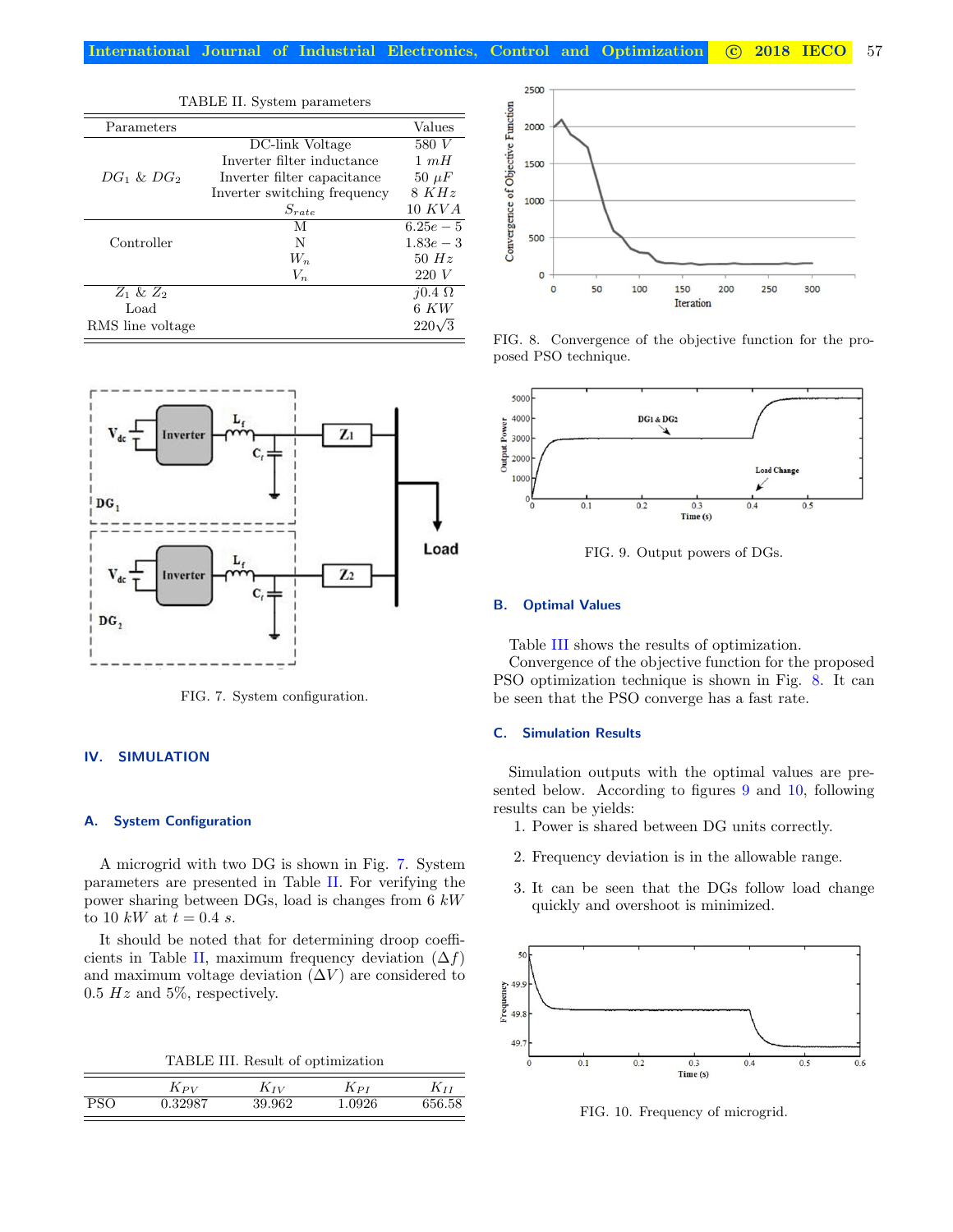

<span id="page-5-3"></span>FIG. 11. Block diagram of current controller.

4. It is clear that the system has appropriate transient responses.

As a result, the microgrid has a good response and performance with the optimized controller.

## V. STABILITY ANALYSIS

In this section, stability of voltage and current controllers with optimized PI gains are verified. For this purpose, their transfer functions should be determined.

#### A. Current Control Transfer Function

Fig. [11](#page-5-3) shows the block diagram of the current controller for islanding operation.  $V_0$  is the disturbance input. The inverter stage does not have any significant transient time associated with  $it^{16}$  $it^{16}$  $it^{16}$ , and hence, it modeled as an ideal gain. This ideal gain can be given by  $G_{in}(s) = 1$ . Block diagram of current controller is shown in Fig. [11.](#page-5-3)

The transfer function of the current controller is given by  $(25)$ . It can be seen from  $(25)$  that the system is stable based on the conventional control theory.

<span id="page-5-4"></span>
$$
T(S) = \frac{1.3123S + 309.08}{1.35 \times 10^{-3}S + 1.3123S + 309.08}
$$
 (25)

Fig. [12](#page-6-1) Shows bode plot of the current controller. It can be seen that the system have positive phase margin and is stable. Fig. [13](#page-6-2) shows step response of the controller. In Fig. [13,](#page-6-2) Rise time  $(t_r)$  is 0.00151, Overshoot is 13.3% and steady state error is zero. We can find out that the system has appropriate performance.

For analysis response of current controller to disturbance, the unit step is applied to disturbance input  $(V_0)$ in Fig. [14.](#page-6-3) It can be seen that the system have good response and disturbance is damped very soon. Settling time is less than 15 ms.

#### B. Voltage Control Transfer Function

Block diagram of voltage controller is shown in Fig. [15.](#page-6-4) The transfer function of this controller system is given by  $(26)$ . According to  $(26)$ , the system is stable based on the conventional control theory.

$$
T(S) = \frac{4.511S^2 + 3438S + 491676}{6.75 \times 10^{-8}S^4 + 5.25 \times 10^{-4}S^3 + 4.811S^2 + 3438S + 491676} \tag{26}
$$

<span id="page-5-5"></span>Fig. [16](#page-6-5) Shows bode plot of the voltage controller. It can be seen that the system have positive phase margin and is stable. Fig. [17](#page-6-6) shows step response of the controller. In Fig. [17,](#page-6-6) settling time  $(t_s)$  is 0.00144, Overshoot is 24% and steady state error is zero. We can find out that the system has appropriate performance. For analysis the response of voltage controller to disturbance, the unit step is applied to disturbance input  $(i<sub>o</sub>)$  in Fig. [18.](#page-6-7) It can be seen that the system have good response and disturbance is damped very soon. Settling time is less than 19 ms.

# VI. CONCLUSION

This paper introduces a controller for controlling distributed generation resources of the microgrid in islanding operation mode. Optimization method was used to select the optimal parameters of this controller. Case study and PSO algorithm that has the task of finding the optimal solutions during the search were implemented in MATLAB software. Simulation results show that the

power is shared between DG units correctly. Also, these results prove that parameters optimization are correct and system responses are good. Stability analysis was performed with optimized parameters. The results obtained in this study once again highlight the need for proper selection of control coefficients. Because incorrect selection may lead to oscillatory and undesirable system responses.

# **REFERENCES**

- <span id="page-5-0"></span><sup>1</sup>N. Hatziargyriou, et al., "Microgrids," Power and Energy Magazine, IEEE, Vol. 5, pp. 78-94, 2007.
- <span id="page-5-1"></span><sup>2</sup>R. H. Lasseter, "Certs Microgrid,"in System of Systems Engineering, 2007. SoSE '07. IEEE International Conference on, pp. 1-5, 2007.
- <span id="page-5-2"></span><sup>3</sup>N. Pogaku, M. Prodanovic', and T. Green, "Modeling analysis and testing of autonomous operation of an inverter-based microgrid,"IEEE Transactions on Power Electronics, Vol. 22, No. 2, pp. 613-624, Mar. 2007.
- <sup>4</sup>F. Katiraei, M. Iravani, and P. Lehn, "Small-signal dynamic model of a micro-grid including conventional and electronically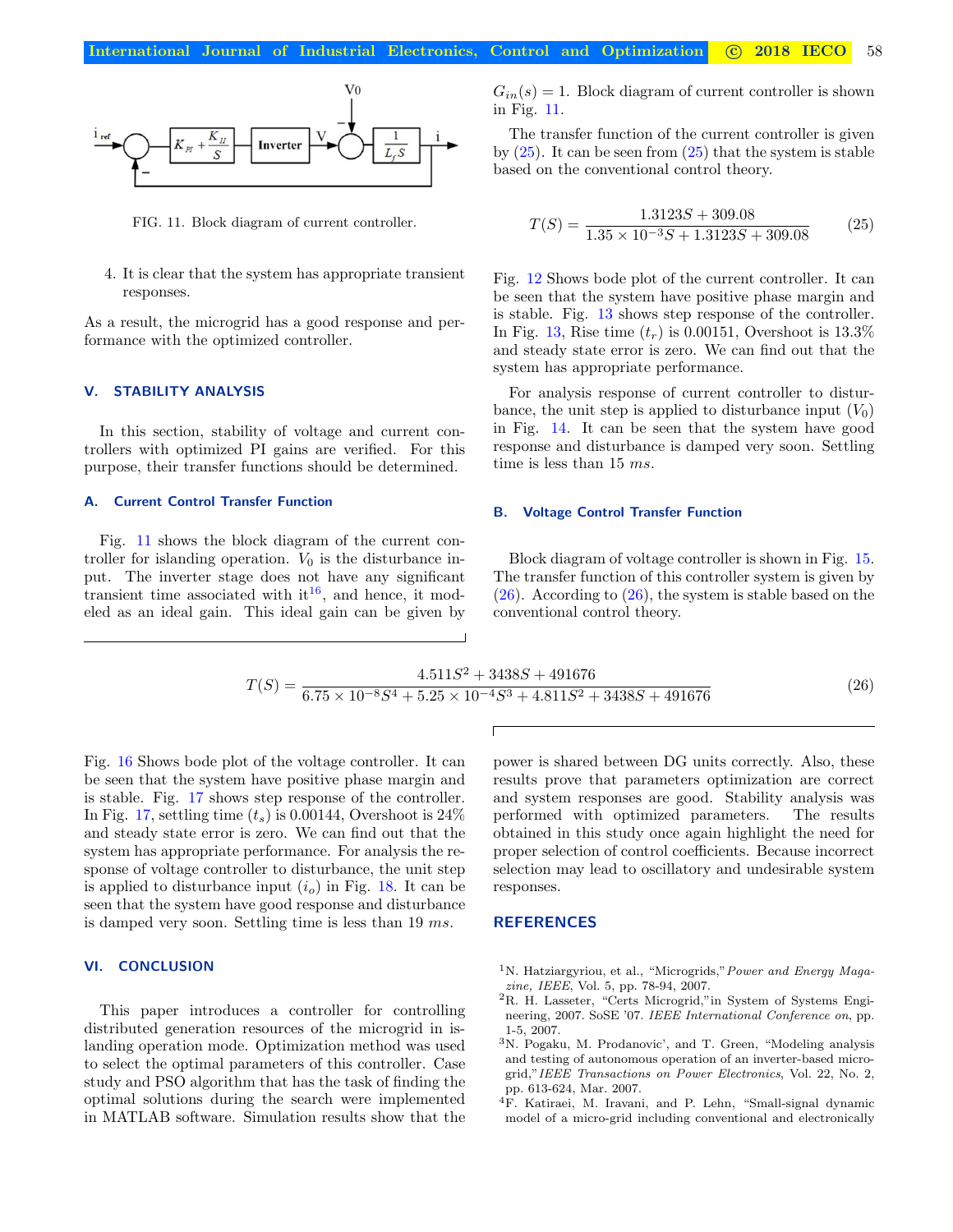

<span id="page-6-1"></span>FIG. 12. Bode diagram of current controller.



<span id="page-6-2"></span>FIG. 13. Step response of current controller.



<span id="page-6-3"></span>FIG. 14. Disturbance response of current controller.



<span id="page-6-4"></span>FIG. 15. Block diagram of voltage controller.



<span id="page-6-5"></span>FIG. 16. Block diagram of voltage controller.



<span id="page-6-6"></span>FIG. 17. Step response of voltage controller.

interfaced distributed resources,"IET Generation Transmission & Distribution, Vol. 1, No. 3, pp. 369-378, May. 2007.

- <span id="page-6-0"></span><sup>5</sup>K. Sao and P. W. Lehn, "Control and power management of converter fed microgrids,"IEEE Transactions on Power Systems, Vol. 23, No. 3, pp. 1088-1098, Aug. 2008.
- <sup>6</sup>F. Katiraei and M. Iravani, "Power management strategies for microgrid with multiple distributed generation units,"IEEE Transactions on Power Systems, Vol. 21, No. 4, pp. 1821-1831,



<span id="page-6-7"></span>FIG. 18. Disturbance response of voltage controller.